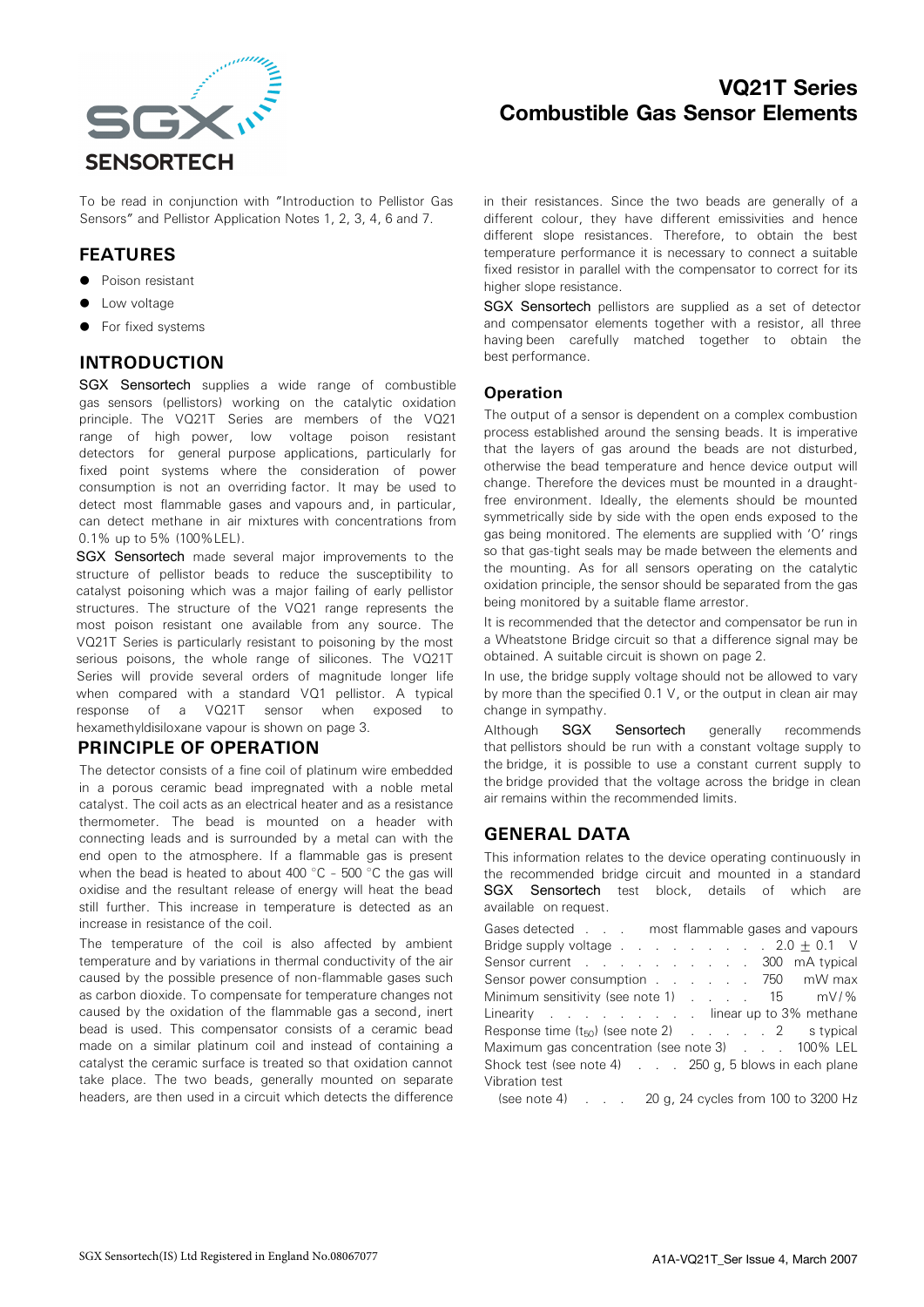### RECOMMENDED BRIDGE CIRCUIT



#### MARKING

Each pair of elements carries a unique serial number. For devices supplied with PCB legs the number is written in red on the side of the detector can and in black on the compensator can. For devices with flexible legs, the numbers on are sleeves on the legs. The letter code is on a red sleeve on one detector leg and on a black sleeve on the compensator. The numerical part of the number is on the other leg in standard resistor colour code.

### PRECAUTIONS

Do not apply more than 50% of the maximum bridge voltage to either element or otherwise there may be adverse effects on the stability of sensitivity and zero offset.

Although the VQ21T Series possesses a high degree of resistance to poisons, it will be affected by prolonged exposure. Additional protection may be provided by the use of activated carbon cloth filters, but users should be aware that, firstly, these filters will prevent high molecular weight flammable gases from reaching the detector, and, secondly, these filters require regular replacement to maintain their effectiveness.

### WARNING

To ensure safe operation and to satisfy the requirements of the recognised approval authorities, e2v technologies recommends that a suitable sintered metal flame arrestor be used with the device.

#### **NOTES**

- 1. The sensitivity is partially influenced by the flow of gas to the elements. Consequently, it is affected by the geometry of the mounting arrangements. The quoted figures were obtained in SGX Sensortech's standard test block, details of which are available on request.
- 2. The response time  $t_{50}$  is defined as the as the time for the sensor to reach 50% of final signal level. The response time is dependent on the type of mounting used and therefore it may differ in use from the quoted values.
- 3. If the sensor has been exposed to greater than 100% LEL gas (while powered up), the instrument's calibration should be checked. Operating the sensor in such high gas concentrations can cause the deposition of carbon on the detector, with a consequent change in sensitivity and zero offset. Running the device in clean air for an extended period will usually restore normal operation.
- 4. Shock and vibration test results are dependent on customer mounting conditions and application.
- 5. The elements are supplied as a matched pair with a selected trimming resistor R. This resistor must be fitted in parallel with the compensator as shown.

#### VARIANTS AND ORDERING INFORMATION

The VQ21T Series is available with a number of options. These are:

Standard 13/0.2 mm flexible leads

Solid 0.5 mm leads for PCB mounting.

Modified for superior performance in the presence of hydrogen or other very reactive gases.

The variants are identified by adding suffices added to the basic type number

When ordering, the full type number with suffices must be used.

|                                 | <b>OPTIONS INCLUDED</b>  |                    |                   |
|---------------------------------|--------------------------|--------------------|-------------------|
| <b>Type Number</b>              | <b>Flexible</b><br>leads | <b>PCB</b><br>legs | Hydrogen<br>mods. |
| VO21T                           |                          |                    |                   |
| VO <sub>21</sub> TR             |                          |                    |                   |
| VO <sub>21</sub> T <sub>S</sub> |                          |                    |                   |
| VO21TSB                         |                          |                    |                   |

Other variants are available. Potential users are encouraged to discuss their applications in confidence with e2v technologies' sales and application engineers who will be able to suggest the most appropriate and economical solution to their particular requirements.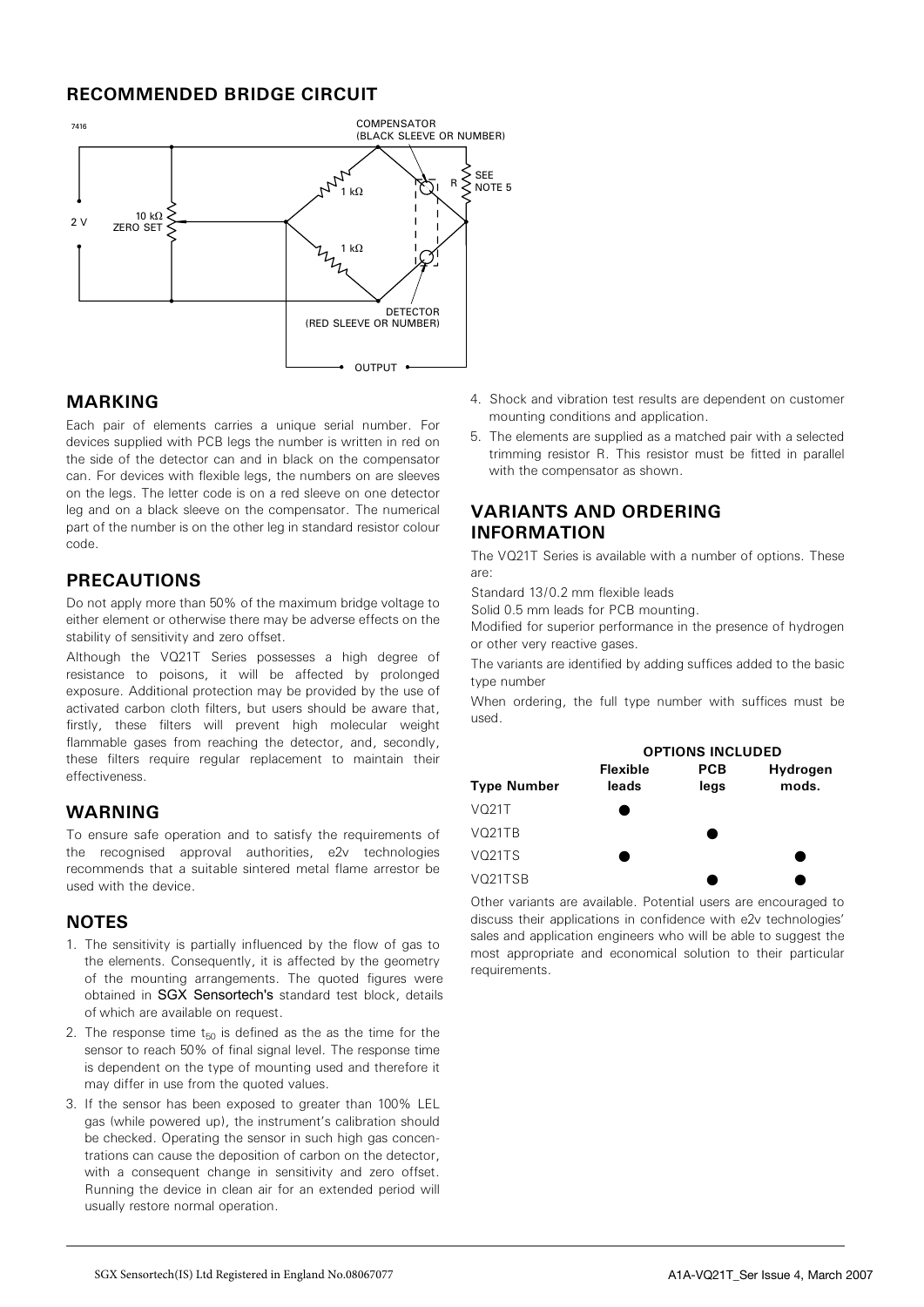## TYPICAL RESPONSE OF VQ21T AND VQ1 WHEN EXPOSED TO HEXAMETHYLDISILOXANE ATMOSPHERES